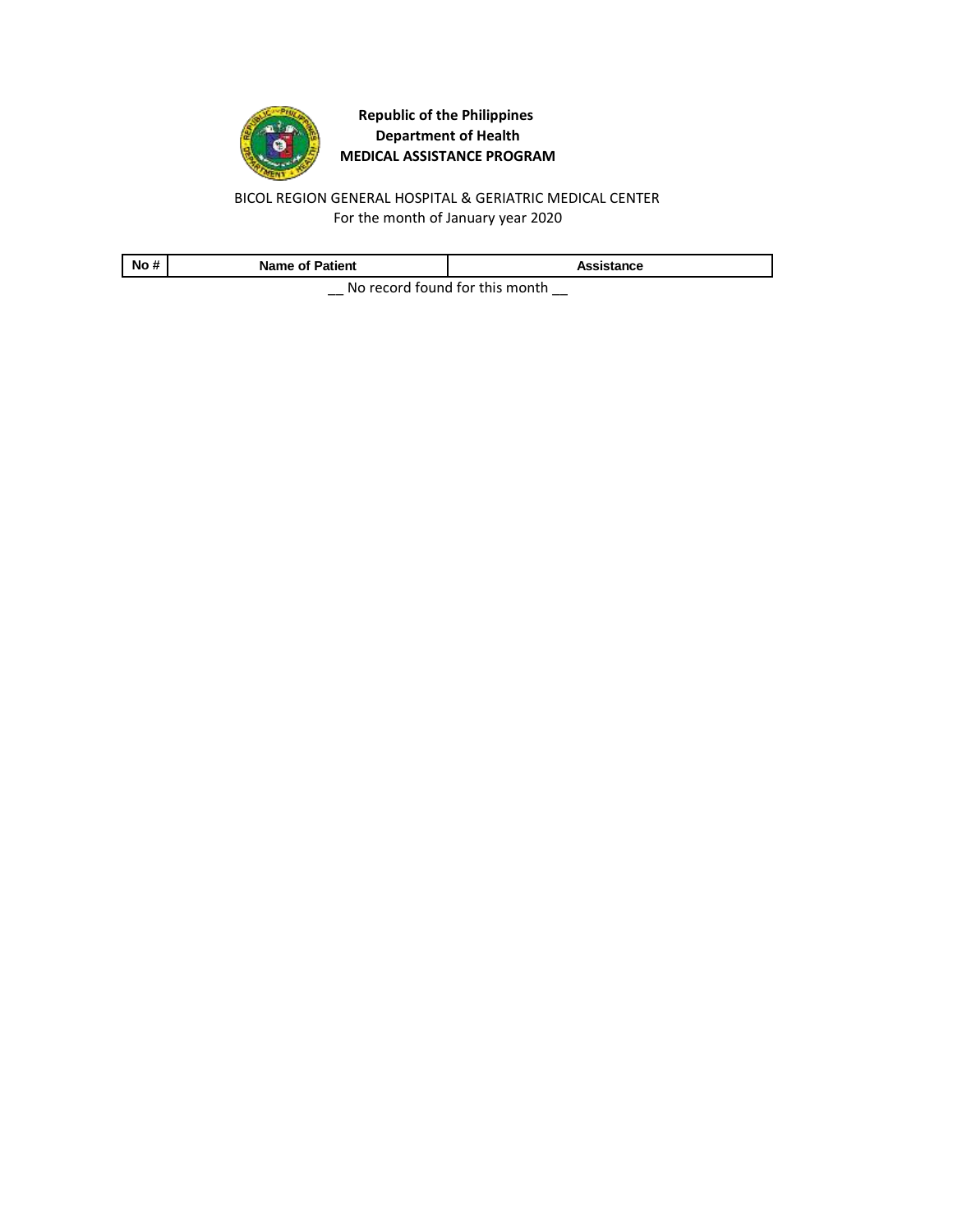

BICOL REGION GENERAL HOSPITAL & GERIATRIC MEDICAL CENTER For the month of February year 2020

| No # | <b>Name of Patient</b> | Assistance                     |
|------|------------------------|--------------------------------|
|      |                        | No rocard found for this month |

 $\Box$  No record found for this month  $\Box$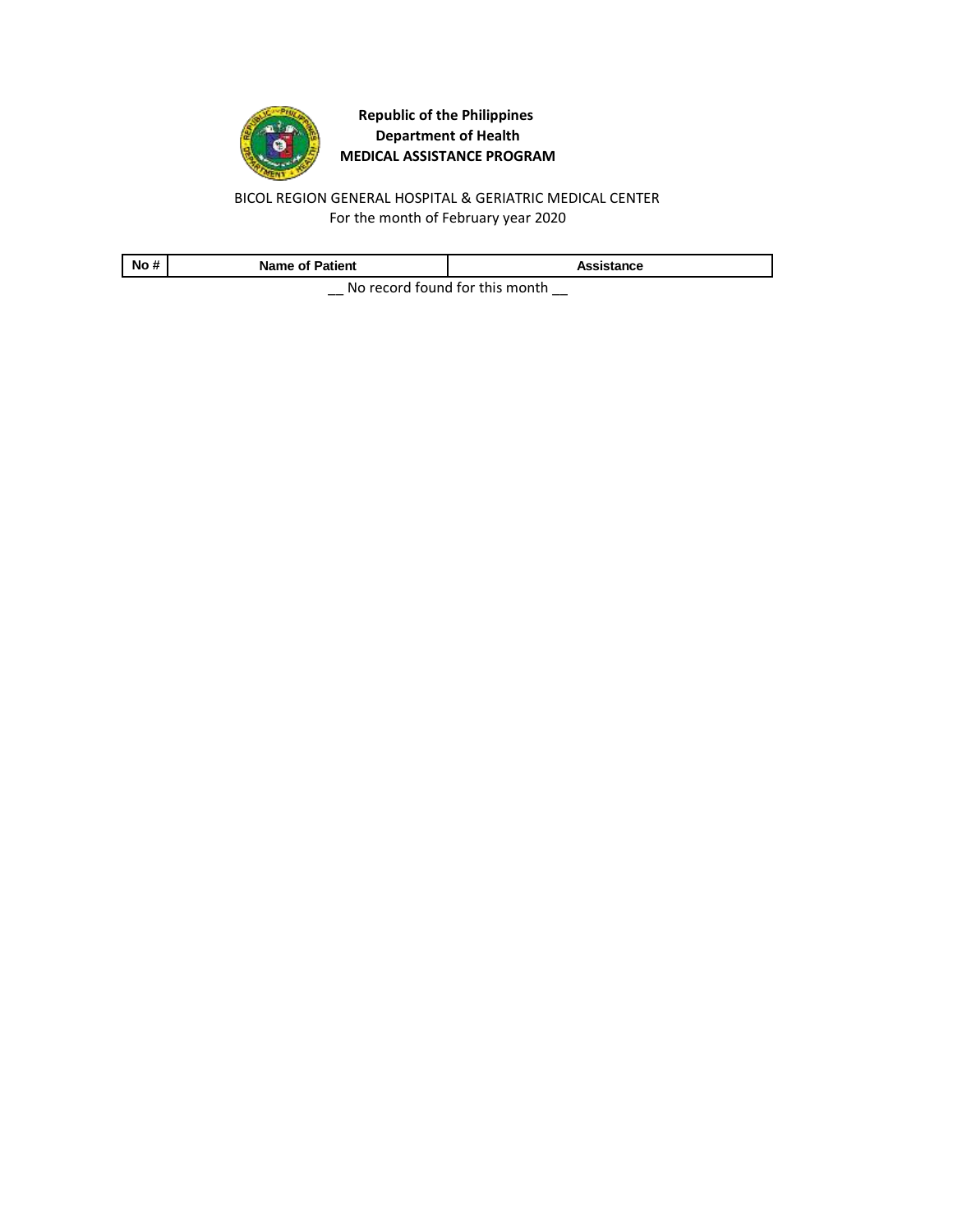

BICOL REGION GENERAL HOSPITAL & GERIATRIC MEDICAL CENTER For the month of March year 2020

| No # | <b>Name of Patient</b> | Assistance                     |
|------|------------------------|--------------------------------|
|      |                        | No record found for this month |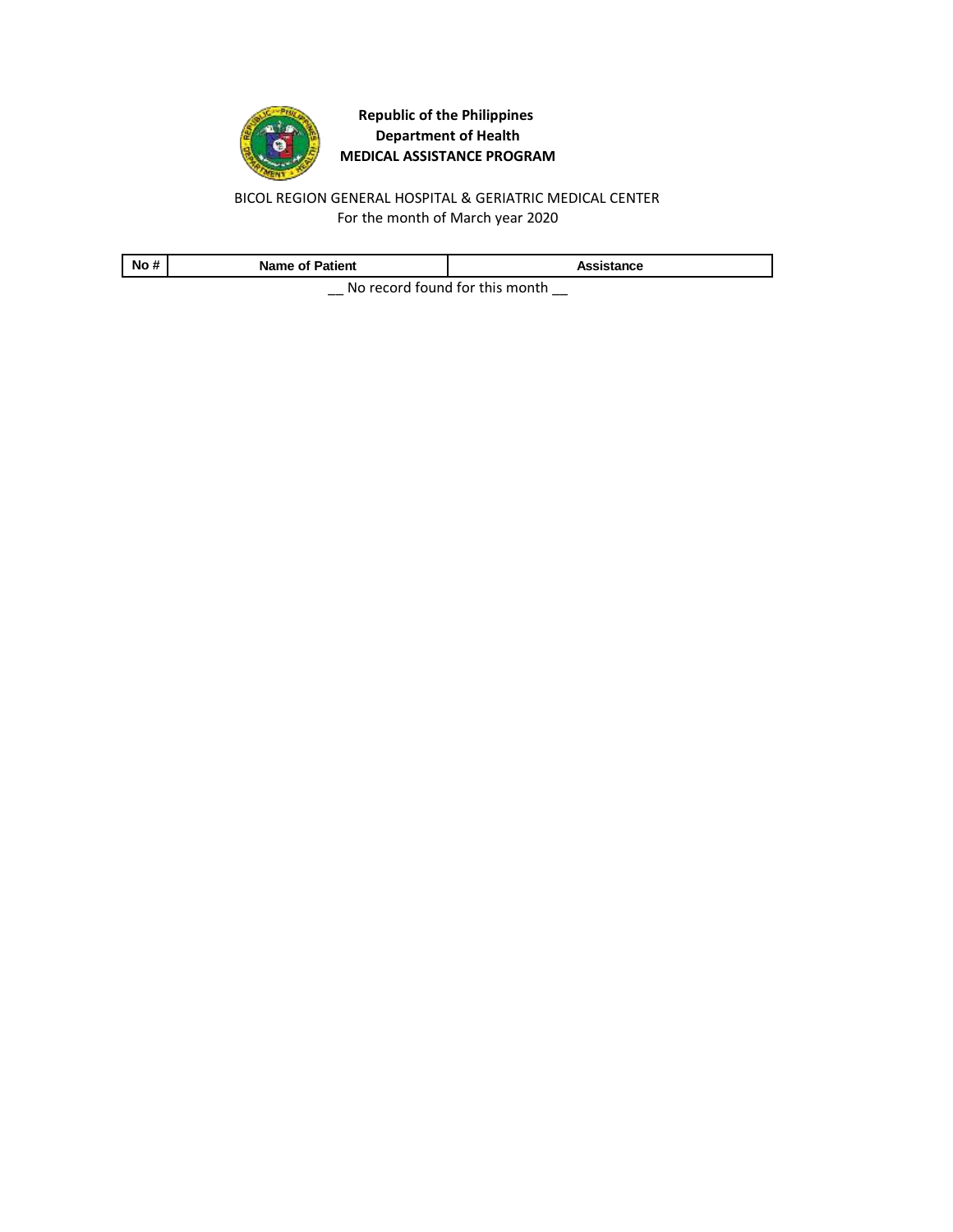

### For the month of April year 2020 BICOL REGION GENERAL HOSPITAL & GERIATRIC MEDICAL CENTER

| No #           | <b>Name of Patient</b>           | <b>Assistance</b>       |
|----------------|----------------------------------|-------------------------|
| 1              | Narciso Roland Jr. Deyto Rollano | Hemodialysis            |
| $\overline{2}$ | Ellie Faith Barreda              | ER Bill                 |
|                |                                  | Hemodialysis            |
| 3              | Jay Sabiña Tandog                | <b>Medicines</b>        |
|                |                                  | Laboratory Procedures   |
| 4              | Valentina Alarte                 | ER Bill                 |
|                |                                  | ECG                     |
| 5              | Francia Serrano Verin            | Laboratory Procedures   |
| 6              | Franco Bernas Aldama             | ER Bill                 |
|                |                                  | <b>Medical Supplies</b> |
| 7              | Edward Bertumen Albarda          | X-Ray                   |
| 8              | Aira Joy Mercadero Alde          | ER Bill                 |
|                |                                  | <b>Medical Supplies</b> |
| 9              | Geronimo Relayo Alfante          | Laboratory Procedures   |
| 10             | Diosdado Jr. Terrinal Alberto    | ER Bill                 |
|                |                                  | <b>Medical Supplies</b> |
| 11             | Mary Cris Rivero Almilla         | ER Bill                 |
| 12             | Darren Jay Alon                  | ER Bill                 |
| 13             | Lourdes Rull Aquino              | X-Ray                   |
| 14             | Lourdes Rull Aquino              | ER Bill                 |
|                |                                  | er Bill                 |
| 15             | Joel Rose Hernandez Catapang     | <b>Medical Supplies</b> |
|                |                                  | Laboratory Procedures   |
| 16             | Allan Royales Anadilla           | ER Bill                 |
| 17             | Cielo Juego Clemente             | ER Bill                 |
| 18             | Rodolfo Amaro Bataller Jr.       | ER Bill                 |
|                |                                  | <b>Medical Supplies</b> |
| 19             | Felecitas Capistrano Beguia      | <b>Medicines</b>        |
| 20             | Yolanda Reyes Borromeo           | <b>Medicines</b>        |
| 21             | Ace John Esperida Dela Roca      | FR Bill                 |
|                |                                  | <b>Medical Supplies</b> |
| 22             | Crispin Ponsal Aragon            | ER Bill                 |
| 23             | Ryan Rexel Ferrer Cabuang        | Laboratory Procedures   |
| 24             | Federico Manas Carello           | Laboratory Procedures   |
| 25             | Visitacion Amaro Bataller        | ER Bill                 |
|                |                                  | <b>Medical Supplies</b> |
| 26             | Jovita Rivarez Bonayon           | Laboratory Procedures   |
| 27             | Ricardo Peralta Aragon           | ER Bill                 |
| 28             | Rosalina Sayno Abarientos        | ER Bill                 |
|                |                                  | <b>Medical Supplies</b> |
| 29             | Matheo Kenn Billes Abalain       | ER Bill                 |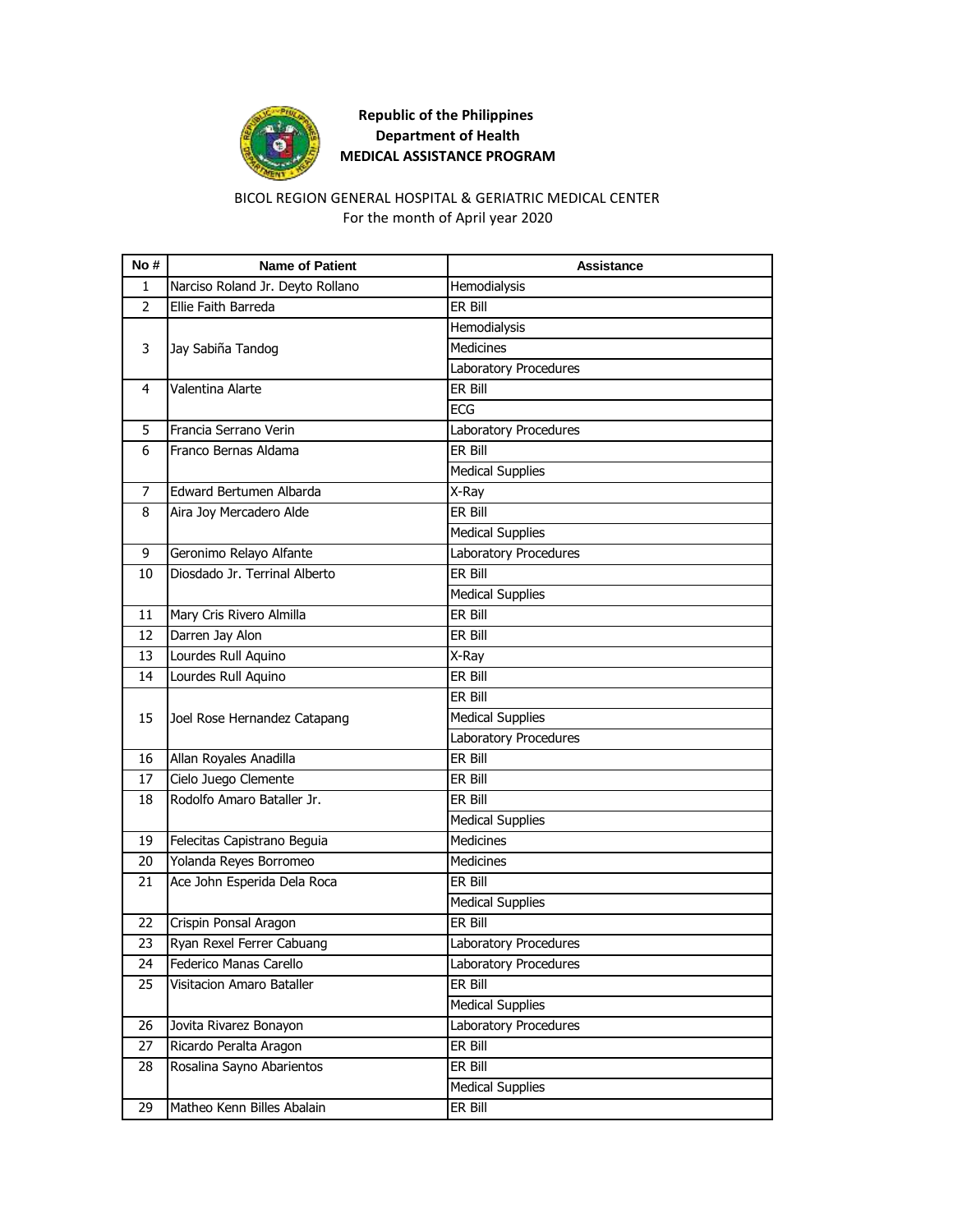| 30       | Matheo Kenn Billes Abalain                           | ER Bill                          |
|----------|------------------------------------------------------|----------------------------------|
| 31       | Precious Zhia Parado Arevalo                         | ER Bill                          |
| 32       | Darence Alpapara Argote                              | ER Bill                          |
| 33       | Job Ayala Abaroa                                     | ER Bill                          |
|          |                                                      | <b>Medical Supplies</b>          |
| 34       | Felecitas Capistrano Beguia                          | <b>OPD Procedures</b>            |
|          |                                                      | <b>Medical Supplies</b>          |
| 35       | Lydia Hernandez Azuela                               | ER Bill                          |
|          |                                                      | FCG                              |
| 36       | Bernardo Bonita Bonganay                             | ER Bill                          |
|          |                                                      | <b>ECG</b>                       |
| 37       | Reynosa Refe Bondoc                                  | ER Bill                          |
| 38       | Benjamin Aban Abrera                                 | <b>Medicines</b>                 |
| 39       | Rowena Sumiyaya Alon                                 | <b>Medicines</b>                 |
| 40       | Abiar Efsiaca Eduardo                                | ER Bill                          |
|          |                                                      | <b>Medical Supplies</b>          |
| 41       | Darwin Royales Bambilla                              | Laboratory Procedures            |
| 42       | Jedalyn Vega Bambilla                                | Laboratory Procedures            |
| 43       | Ryan Rexel Ferrer Cabuang                            | <b>Medicines</b>                 |
| 44       | Jose Sr. Deza Bongon                                 | ER Bill                          |
|          |                                                      | <b>Medical Supplies</b>          |
| 45       | Robert Magno Abierra                                 | <b>ECG</b>                       |
| 46       | Janet Madrid Cantor                                  | Hemodialysis                     |
| 47       | Jesseca Barcia Bajar                                 | ER Bill                          |
|          |                                                      | <b>Medical Supplies</b>          |
|          |                                                      |                                  |
| 48       | Janet Madrid Cantor                                  | <b>Medicines</b>                 |
|          |                                                      | Laboratory Procedures            |
| 49       | Mhel Grapes Asaldo Acabu                             | <b>Hospital Bills</b>            |
| 50       | Hecielnhis Pajarillo Eborde                          | Ultrasound                       |
| 51       | Susan Latoza Evangelista                             | <b>Medicines</b>                 |
| 52       | Estrella Griarte Faustino                            | <b>Medicines</b>                 |
| 53       | Lance Dominguez Alberto                              | ER Bill                          |
| 54       | Jimuel Broqueza                                      | ER Bill                          |
|          |                                                      | <b>Medical Supplies</b>          |
| 55       | Nancy Capeña De Guzman                               | Laboratory Procedures            |
| 56       | Jose Gonzalez Dimdam                                 | <b>Medicines</b>                 |
| 57       | Francisco Balila Flores                              | Medicines                        |
| 58       | Michael Delos Santos Benosa                          | ER Bill                          |
|          |                                                      | <b>Medical Supplies</b>          |
| 59       | Juan Jr. Katigbak Lantin                             | <b>Medicines</b>                 |
|          |                                                      | Laboratory Procedures            |
| 60       | Julia De Leon Agawa                                  | ER Bill                          |
| 61       | John Erick Adan Agor                                 | OR Bill                          |
|          |                                                      | <b>Medical Supplies</b>          |
| 62       | Maria Marvie Barrozo Naperi                          | Laboratory Procedures            |
| 63       | Emmalyn Cañeza Ballano                               | ER Bill                          |
| 64       | Michael Angelo Naylo No                              | Medicines                        |
| 65       | Lance Dominguez Alberto                              | <b>Medical Supplies</b>          |
| 66<br>67 | Michael Angelo Naylo No<br>Angel Daved Aco Agravante | Laboratory Procedures<br>ER Bill |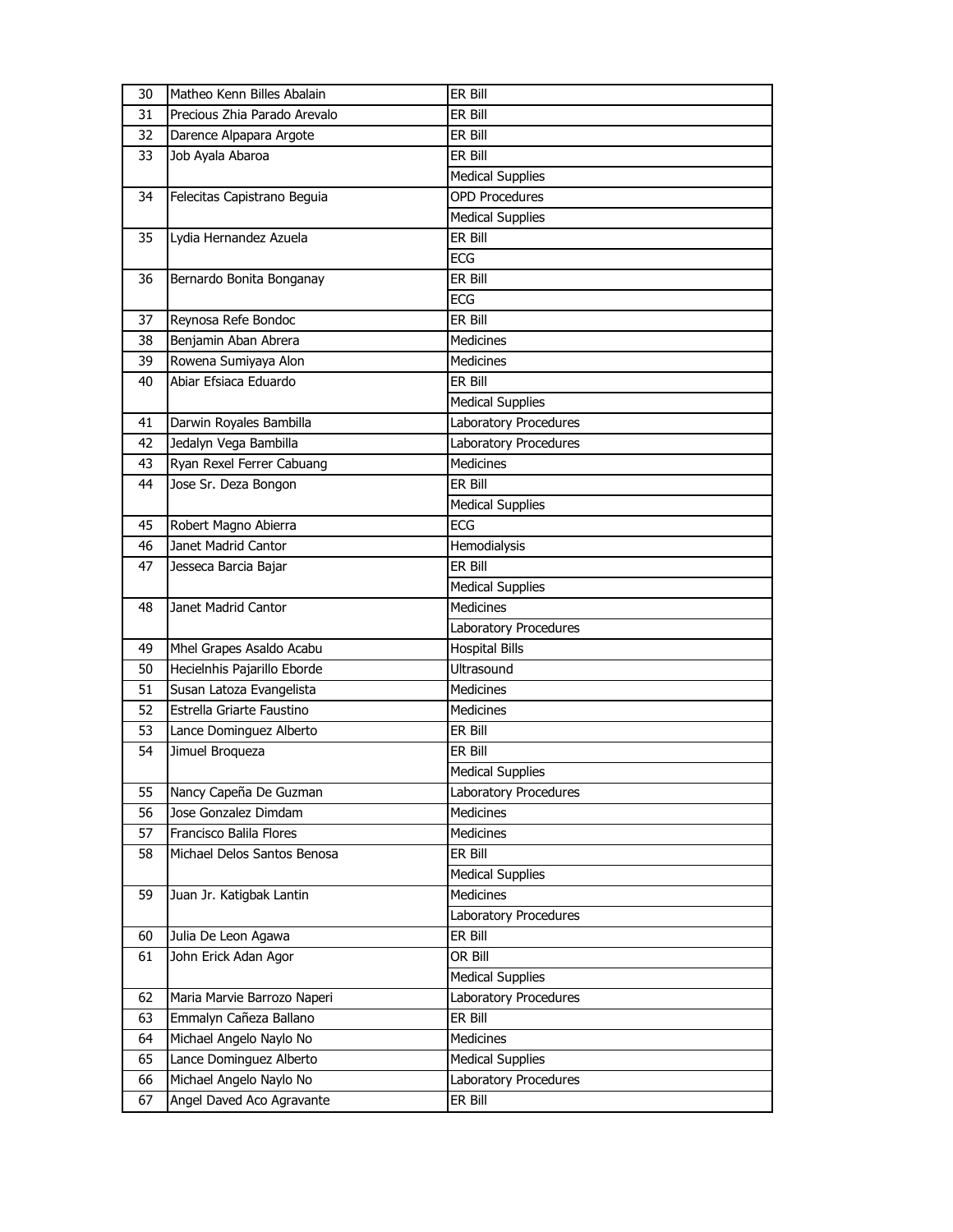|     |                              | ER Bill                 |
|-----|------------------------------|-------------------------|
| 68  | Carol Pante Buenaobra        | ECG                     |
|     |                              | <b>Medical Supplies</b> |
|     |                              | ER Bill                 |
| 69  | Emmanuel Ballano             | <b>Medical Supplies</b> |
|     |                              | X-Ray                   |
| 70  | Bianca Mirabel Oliva         | <b>Medicines</b>        |
| 71  | Gilda Bodota Aguilar         | ER Bill                 |
|     |                              | <b>ECG</b>              |
| 72  | Myra Mirabel Oliva           | Medicines               |
| 73  | Reynaldo Bernal Bandola      | ER Bill                 |
|     |                              | ECG                     |
|     |                              | Hemodialysis            |
| 74  | Ysmael Abengoza Paz          | <b>Medicines</b>        |
|     |                              | Laboratory Procedures   |
| 75  | Elisha Faith Omnos Raymundo  | Medicines               |
| 76  | Nonilon Reyes Gannaban       | Laboratory Procedures   |
| 77  | Maura Quijano Griarte        | <b>Medicines</b>        |
| 78  | Ruben Caganda Malate         | <b>Medicines</b>        |
|     |                              | <b>Medical Supplies</b> |
| 79  | Samuel C Aspe                | <b>Medicines</b>        |
| 80  | Cepriano Azon Auman          | Laboratory Procedures   |
| 81  | Concepcion Aguirre Fernandez | Laboratory Procedures   |
| 82  | Macario Bonita Bonganay      | Laboratory Procedures   |
| 83  | Jayson Mujar Malitig         | Hemodialysis            |
| 84  | Lourdes Rull Aquino          | Medicines               |
| 85  | Ryan Rexel Ferrer Cabuang    | Medicines               |
| 86  | Mariano Tolosa Lita          | <b>Medicines</b>        |
| 87  | Rosemarie Brosas Morata      | <b>Medicines</b>        |
| 88  | Ediza Borjal Baybayon        | Medicines               |
| 89  | Eric Rivera Balayo           | Laboratory Procedures   |
| 90  | Jaime Bañadera Abalonsio     | Laboratory Procedures   |
| 91  | Jane Del D. Abella           | Laboratory Procedures   |
| 92  | Francisco San Juan Balane    | Laboratory Procedures   |
| 93  | Anastacia Brezuela Balaoro   | Laboratory Procedures   |
| 94  | Zita Ponsal Aragon           | X-Ray                   |
| 95  | Rosell Agsangre Fornoles     | X-Ray                   |
| 96  | Loraine Guevara Rada         | X-Ray                   |
| 97  | Larry Bongon Revelar         | X-Ray                   |
| 98  | Nancy Capeña De Guzman       | Hemodialysis            |
| 99  | Lilibeth Catimbang Abanes    | Medicines               |
| 100 | Felecitas Capistrano Beguia  | Laboratory Procedures   |
| 101 | Doriethy Pimentel Cases      | Laboratory Procedures   |
| 102 | Felicitas Bermundo Custodio  | Laboratory Procedures   |
| 103 | Antonia Ros Borbon           | Laboratory Procedures   |
| 104 | Guillermo Aguilar Medrano    | Laboratory Procedures   |
| 105 | Angel Luz Eboña Cabaña       | Laboratory Procedures   |
| 106 | Darwin - Mayores             | Laboratory Procedures   |
| 107 | Belena Diaz Manacob          | Laboratory Procedures   |
| 108 | Elle Solmerano Villanueva    | Laboratory Procedures   |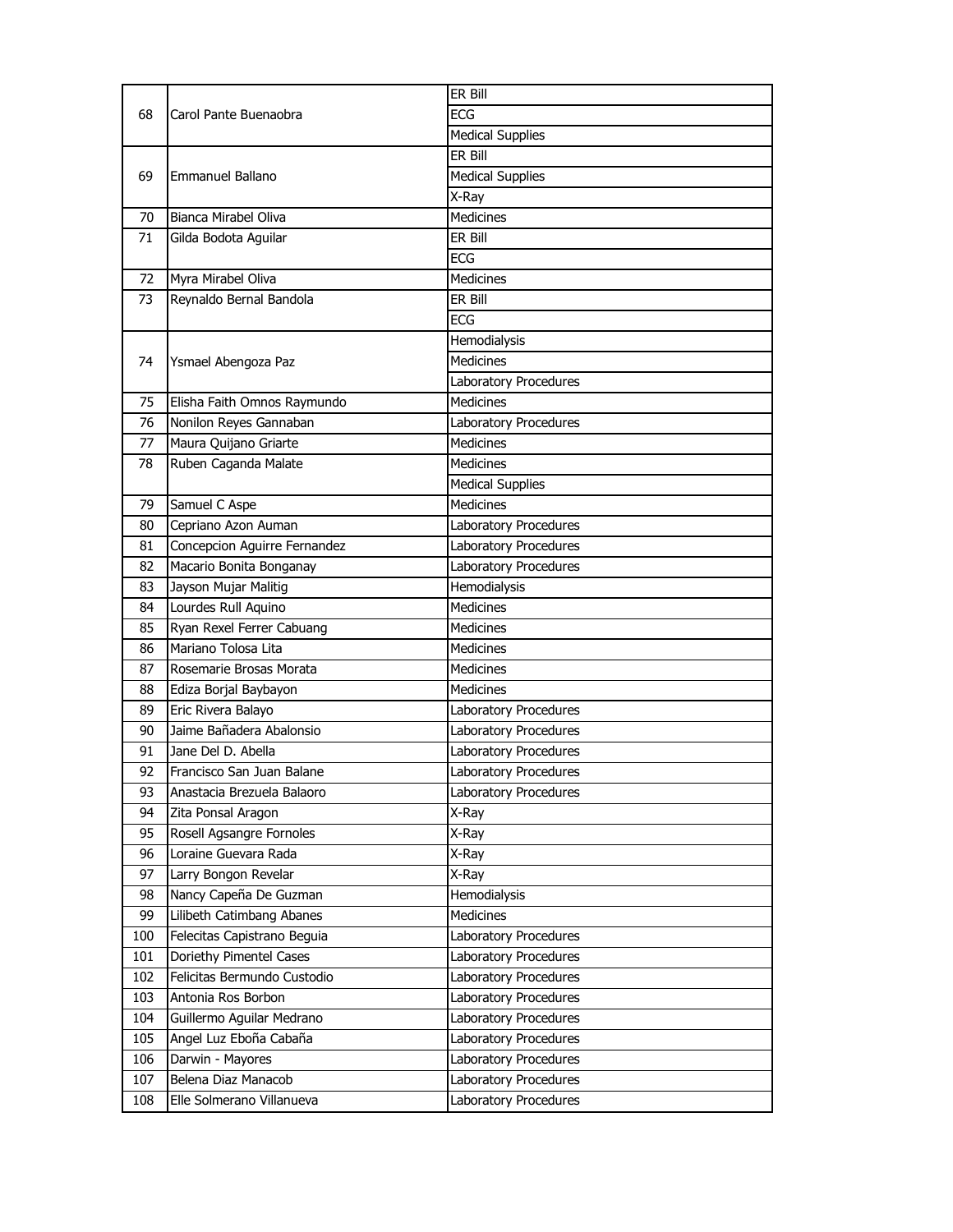| 109 | Lolita Maravilla Samarita     | Laboratory Procedures        |
|-----|-------------------------------|------------------------------|
| 110 | Guillermo Aguilar Medrano     | Laboratory Procedures        |
| 111 | Godwin Vidal Delgado Maralit  | Laboratory Procedures        |
| 112 | Elvira Inocencio Cabaña       | Laboratory Procedures        |
| 113 | Francia Benavente Vivar       | X-Ray                        |
| 114 | Salve Naty Latuga             | Laboratory Procedures        |
| 115 | Laurenciana Tolledo Francisco | <b>Medicines</b>             |
| 116 | Francia Benavente Vivar       | Laboratory Procedures        |
| 117 | Alona Lupig Berce             | <b>Laboratory Procedures</b> |
| 118 | Alberto Ayusip Genio          | Laboratory Procedures        |
| 119 | George Gardon Joden           | <b>Laboratory Procedures</b> |
| 120 | Danilo Payte Servidad         | Hemodialysis                 |
| 121 | German Agnes Cerillo          | Medicines                    |
| 122 | Willie Chica Rili             | <b>Medicines</b>             |
| 123 | Elvira Inocencio Cabaña       | <b>Medicines</b>             |
| 124 | Cedrick Rivera Baylon         | Medicines                    |
| 125 | Marilyn Bolotano Mahinay      | <b>Medicines</b>             |
| 126 | Domingo Diestro Cuesta        | <b>Medicines</b>             |
| 127 | Nessa Debbie Deyto Rollano    | <b>Medicines</b>             |
| 128 | Rolando Grimploma Saquido     | <b>Medicines</b>             |
| 129 | Ryzzale Balababa Abrasaldo    | Medicines                    |
| 130 | Alona Lupig Berce             | Medicines                    |
| 131 | Alicia Camacho Pante          | <b>Medicines</b>             |
| 132 | Richmond Rey Domdom Calayo    | Laboratory Procedures        |
| 133 | Raul Solero Arevalo           | Laboratory Procedures        |
| 134 | Emmanuel Ruz Delos Reyes      | Laboratory Procedures        |
| 135 | Jayson Mujar Malitig          | Laboratory Procedures        |
| 136 | Salve Doroliat Elio           | Laboratory Procedures        |
| 137 | Abelardo Lascano Echegoyen    | Laboratory Procedures        |
| 138 | Federico Manas Carello        | Ultrasound                   |
| 139 | Richmond Rey Domdom Calayo    | X-Ray                        |
| 140 | Beatriz Ferrer Salvador       | Laboratory Procedures        |
| 141 | Genevaive Roslin Abarientos   | Laboratory Procedures        |
| 142 | Jameel Eborde Algarate        | Laboratory Procedures        |
| 143 | Joy Capisonda Castilla        | Laboratory Procedures        |
| 144 | Alicia Moron Sargento         | Laboratory Procedures        |
| 145 | Gina Salon De Castro          | Laboratory Procedures        |
| 146 | Shirley Morata Abejero        | Laboratory Procedures        |
| 147 | Elizabeth Lor Propogo         | Medicines                    |
| 148 | Elizabeth Lor Propogo         | Laboratory Procedures        |
| 149 | Merlita Eñola Almojela        | Medicines                    |
| 150 | Alex Sr. Perez Abalain        | Medicines                    |
| 151 | Richard Peralta Brutas        | Medicines                    |
| 152 | Salvador Jr Basbas Morata     | Medicines                    |
| 153 | Glen Tabagan Gonzales         | Medicines                    |
| 154 | Alicia Moron Sargento         | Medicines                    |
| 155 | Remil Labisto Parro           | Medicines                    |
| 156 | Kent Recel Labisto Parro      | Medicines                    |
| 157 | Imelda Bermejo Albero         | Medicines                    |
| 158 | Benjamin Aban Abrera          | Medicines                    |
|     |                               |                              |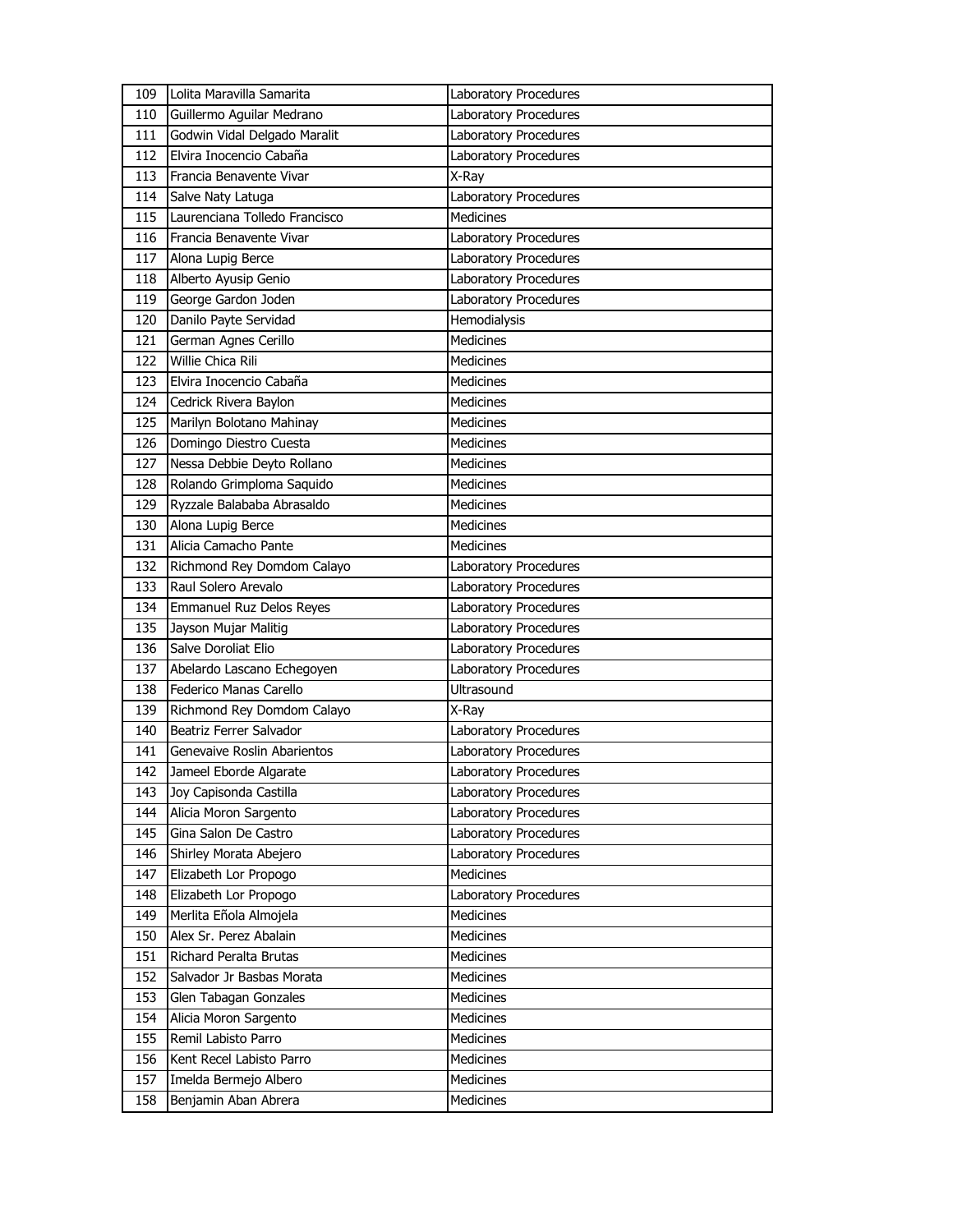| 159 | Jayson Mujar Malitig         | Ultrasound            |
|-----|------------------------------|-----------------------|
| 160 | Danilo Datoon Aga            | Laboratory Procedures |
| 161 | Jessica Miradora Manao       | Laboratory Procedures |
| 162 | George Gardon Joden          | Laboratory Procedures |
| 163 | Justin Vash Cariño Dizon     | <b>Medicines</b>      |
| 164 | Joenes Brila Pelagio         | <b>Medicines</b>      |
| 165 | Gaudioso Sr Geriña Garcia    | <b>Medicines</b>      |
| 166 | Ryzzale Balababa Abrasaldo   | <b>Medicines</b>      |
| 167 | Dolores Solarte Aliñar       | <b>Medicines</b>      |
| 168 | Rowena Vasquez               | Medicines             |
| 169 | Jose Jr Villamonte Fernandez | <b>Medicines</b>      |
| 170 | Jerricca Burasca Buela       | <b>Medicines</b>      |
| 171 | Jean Miguel Escol            | <b>Medicines</b>      |
| 172 | Jean Miguel Escol            | Laboratory Procedures |
| 173 | Rodelo Montecillo Landicho   | Laboratory Procedures |
| 174 | Jeyson Opinion Tenedero      | Laboratory Procedures |
| 175 | Delia Labrador Nano          | Laboratory Procedures |
| 176 | Graziela Vera Matcho         | Laboratory Procedures |
| 177 | Eric Angelo Llarenas Coldas  | Laboratory Procedures |
| 178 | Eric Angelo Llarenas Coldas  | Laboratory Procedures |
| 179 | Ronel Abraham Sta Ana        | Laboratory Procedures |
| 180 | Alejandro Francisco Purca    | Laboratory Procedures |
| 181 | Hanz Christian Villano Peña  | <b>Medicines</b>      |

Total Patient: 181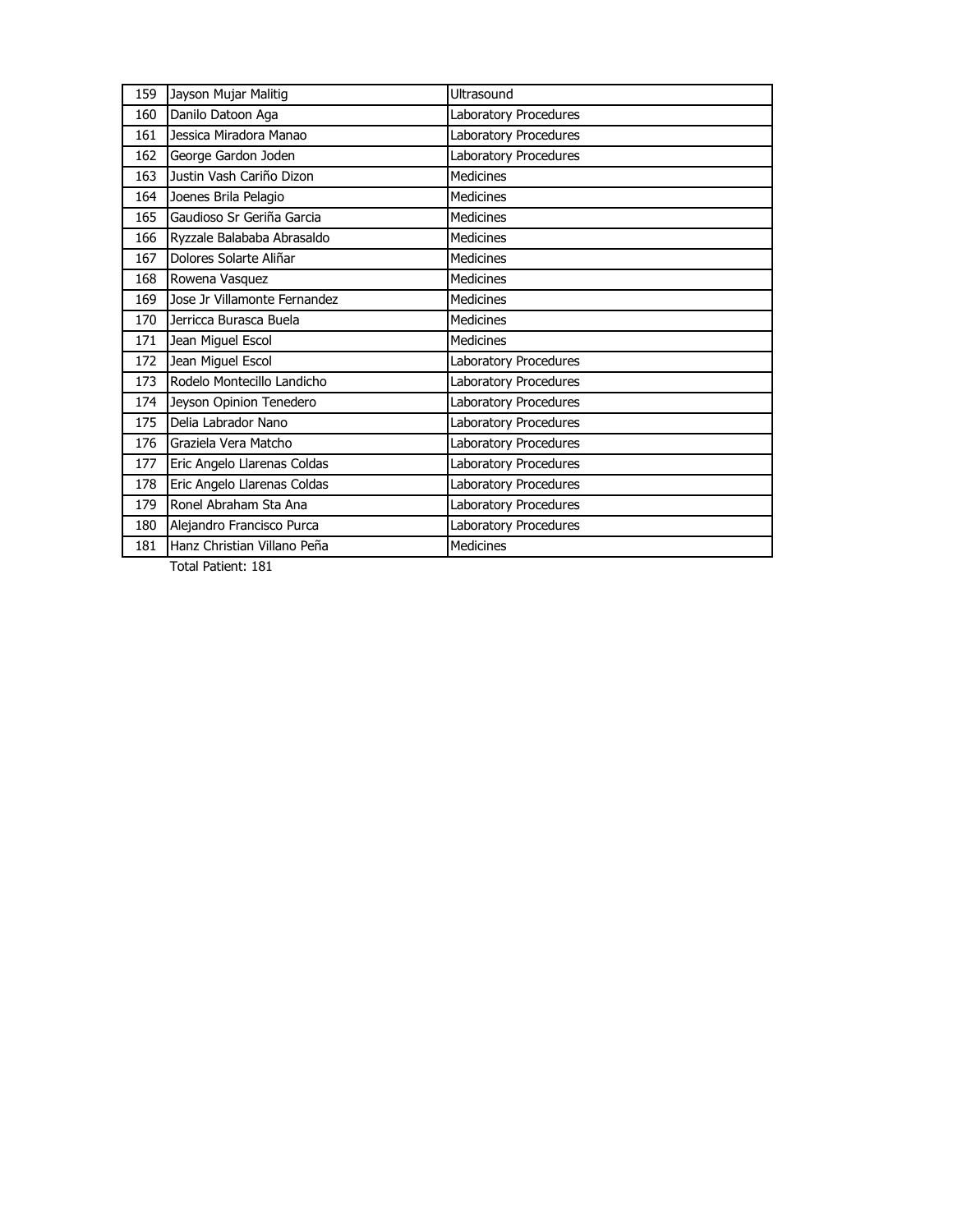

#### For the month of May year 2020 BICOL REGION GENERAL HOSPITAL & GERIATRIC MEDICAL CENTER

| No # | <b>Name of Patient</b>              | <b>Assistance</b>     |
|------|-------------------------------------|-----------------------|
| 1    | Bryan Frondozo Fuerte               | X-Ray                 |
| 2    |                                     | CT-Scan               |
|      | Rodolfo Jr Buenavente General       | X-Ray                 |
| 3    | Nessa Debbie Deyto Rollano          | Laboratory Procedures |
| 4    | Lorna Sarence Arevalo               | <b>Medicines</b>      |
| 5    | Roger Macasinag Nacion              | <b>Medicines</b>      |
| 6    | Ediza Borjal Baybayon               | <b>Medicines</b>      |
| 7    | Sonia Alaurin Simeon                | <b>Medicines</b>      |
|      |                                     | Laboratory Procedures |
| 8    | Arjay Fernandez Alemania            | <b>Medicines</b>      |
| 9    | Renante Llamas Azul                 | Laboratory Procedures |
| 10   | Christopher Barco Barreda           | Laboratory Procedures |
| 11   | Jeyzel Ilan Belgado                 | Laboratory Procedures |
| 12   | Gloria Amado Bicaldo                | <b>Medicines</b>      |
| 13   | Noe Casiao Bondocoy                 | Laboratory Procedures |
|      |                                     | Medicines             |
| 14   | Alicia Ros Buban                    | X-Ray                 |
| 15   | Genevieve Cabaltea Buban            | Laboratory Procedures |
| 16   | Elvira Guiruela Candelaria          | Laboratory Procedures |
| 17   | Jerico Alarcon Canton               | Laboratory Procedures |
| 18   | Domingo Esquebel Caranza            | X-Ray                 |
| 19   | Elna Amor Cordova                   | Laboratory Procedures |
| 20   | Nancy Cape a De Guzman              | Laboratory Procedures |
| 21   | Emmanuel Ruz Delos Reyes            | Laboratory Procedures |
| 22   | Hazel Mosquite Delos Santos         | Laboratory Procedures |
| 23   | Junmark Deli $\bigcirc$ a Enon      | <b>Medicines</b>      |
| 24   | Susan Latoza Evangelista            | Laboratory Procedures |
| 25   | Reynaldo Agsangre Fornoles          | <b>Medicines</b>      |
| 26   | Bryan Frondozo Fuerte               | <b>Medicines</b>      |
| 27   | Rosenda Dimapilis Gamboa            | Laboratory Procedures |
| 28   | Alex Peoaredondo Laad               | Laboratory Procedures |
| 29   | Nomeriano Ogma Lamar                | Laboratory Procedures |
| 30   | Jose Antonio Andress Monton Llagas  | Laboratory Procedures |
| 31   | Rowena Verdad Melitante             | Laboratory Procedures |
| 32   | Rowena Verdad Melitante             | <b>Medicines</b>      |
| 33   | Princess Chenit Jai Magsael Monteza | Laboratory Procedures |
| 34   | Concordia Polosan Moscoso           | Laboratory Procedures |
| 35   |                                     | Laboratory Procedures |
|      | Michael Angelo Naylo No             | Medicines             |
|      | Cheilsea Bradecina Orfinada         | Laboratory Procedures |
| 36   |                                     | Medicines             |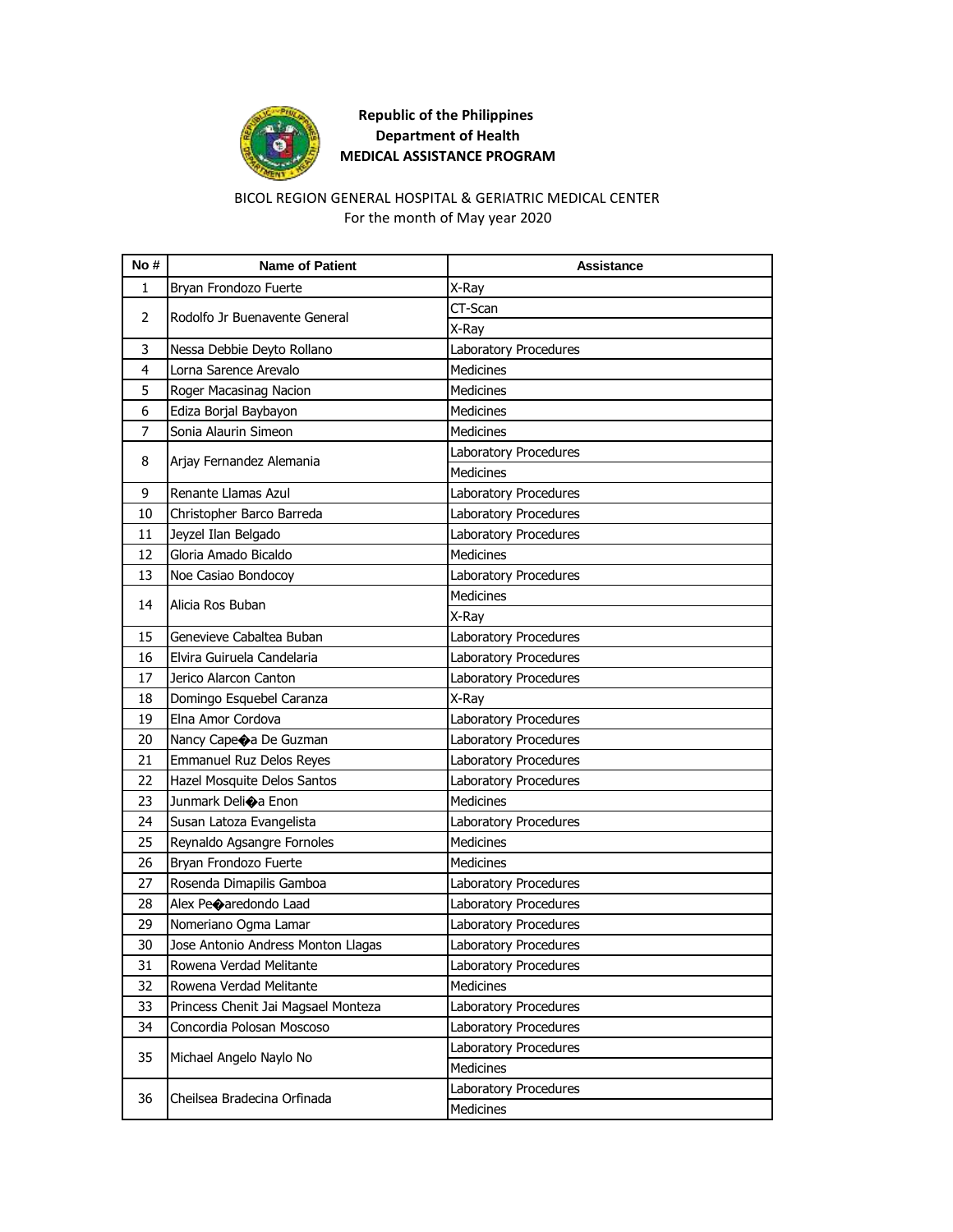| 37 | Zosimo A�onuevo Orlanda      | Laboratory Procedures |
|----|------------------------------|-----------------------|
|    |                              | <b>Medicines</b>      |
| 38 |                              | Laboratory Procedures |
|    | Freddie Evangelista Pastoral | <b>Medicines</b>      |
| 39 | Bernie Tayas Pelaez          | <b>Medicines</b>      |
| 40 | Gregorio Ramirez Prado       | Laboratory Procedures |
| 41 | Ariel Ramos Prea             | <b>Medicines</b>      |
| 42 | Elizabeth Lor Propogo        | X-Ray                 |
| 43 | Fortunato Garinga Relato     | <b>Medicines</b>      |
| 44 | Dexter Labor Ripo            | <b>Medicines</b>      |
| 45 | Francisco Lopez Salazar      | Laboratory Procedures |
| 46 | Marina Cardinas Salipot      | <b>Medicines</b>      |
| 47 | Danilo Payte Servidad        | Laboratory Procedures |
| 48 | Sonia Alaurin Simeon         | Laboratory Procedures |
| 49 | Jay Sabi�a Tandog            | Laboratory Procedures |
| 50 | Carlito Sta Ana Tejada       | <b>Medicines</b>      |
|    |                              | Laboratory Procedures |
| 51 | Necerata Estrella Teleg      | Laboratory Procedures |
| 52 | Jally Panliboton Umali       | Laboratory Procedures |
| 53 | Francia Serrano Verin        | Laboratory Procedures |
| 54 | Hazel Mosquite Delos Santos  | <b>Medicines</b>      |

Total Patient: 54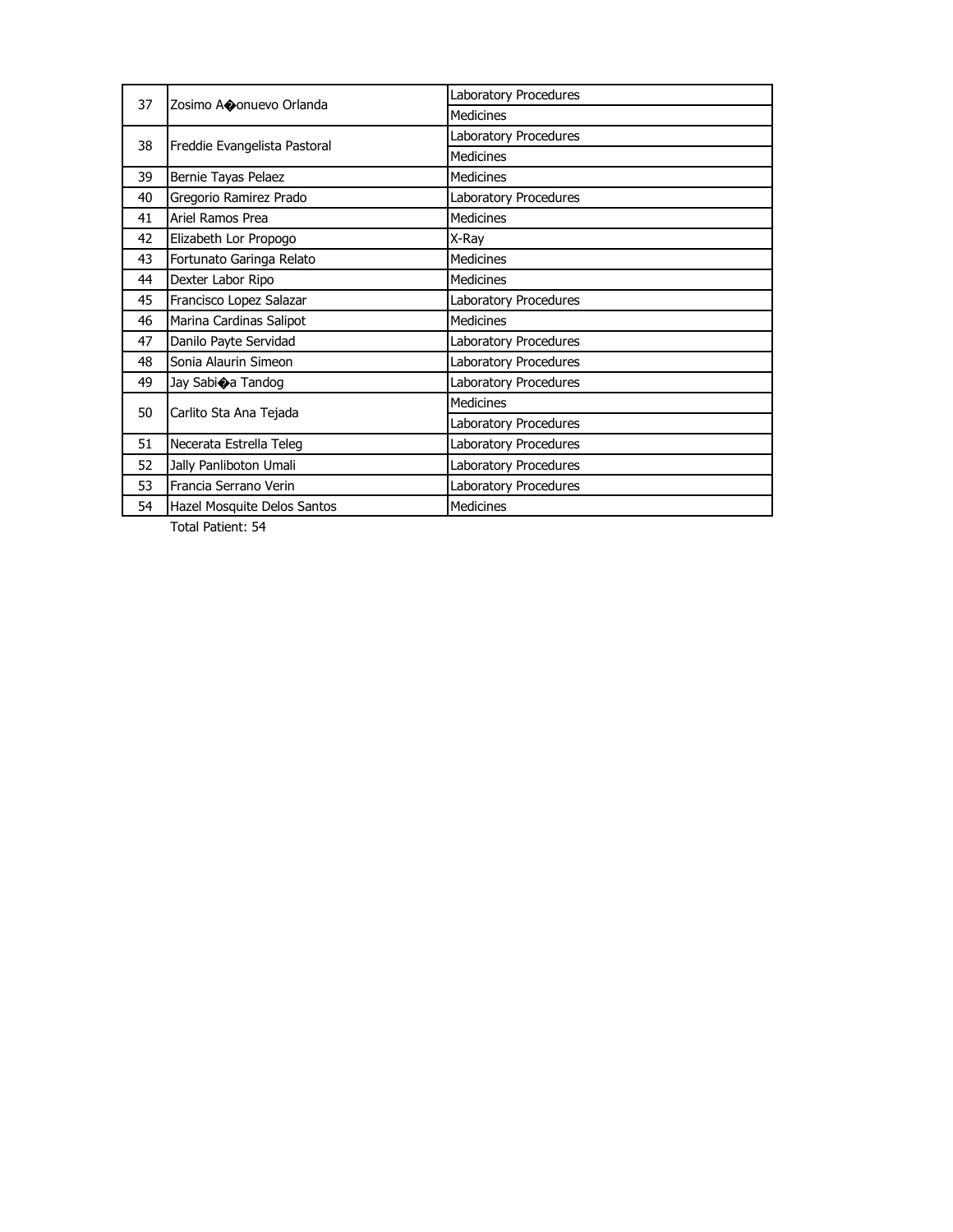

BICOL REGION GENERAL HOSPITAL & GERIATRIC MEDICAL CENTER For the month of June year 2020

| No # | <b>Name of Patient</b> | Assistance                     |
|------|------------------------|--------------------------------|
|      |                        | No record found for this month |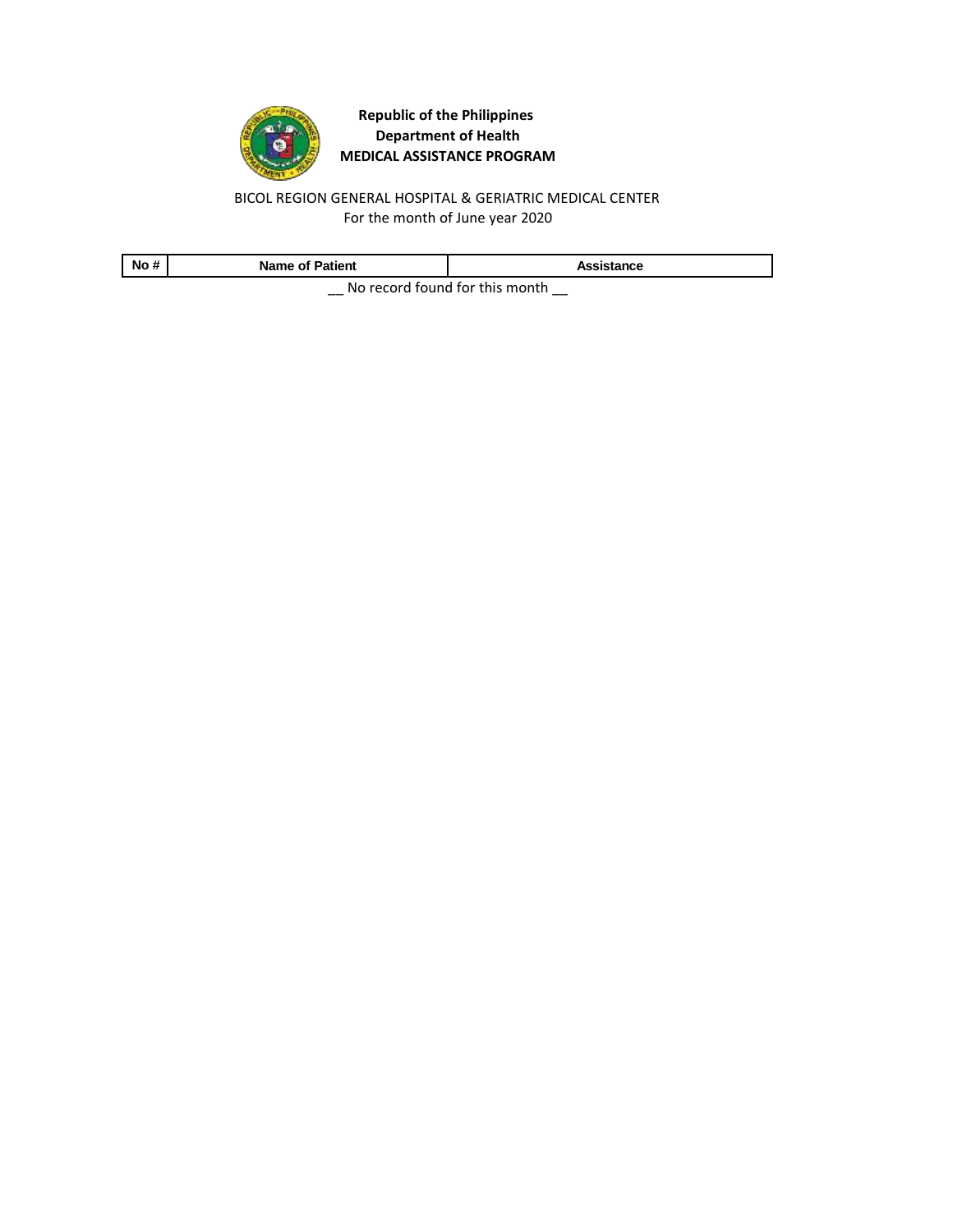

BICOL REGION GENERAL HOSPITAL & GERIATRIC MEDICAL CENTER For the month of July year 2020

| No # | <b>Name of Patient</b> | Assistance                     |
|------|------------------------|--------------------------------|
|      |                        | No record found for this month |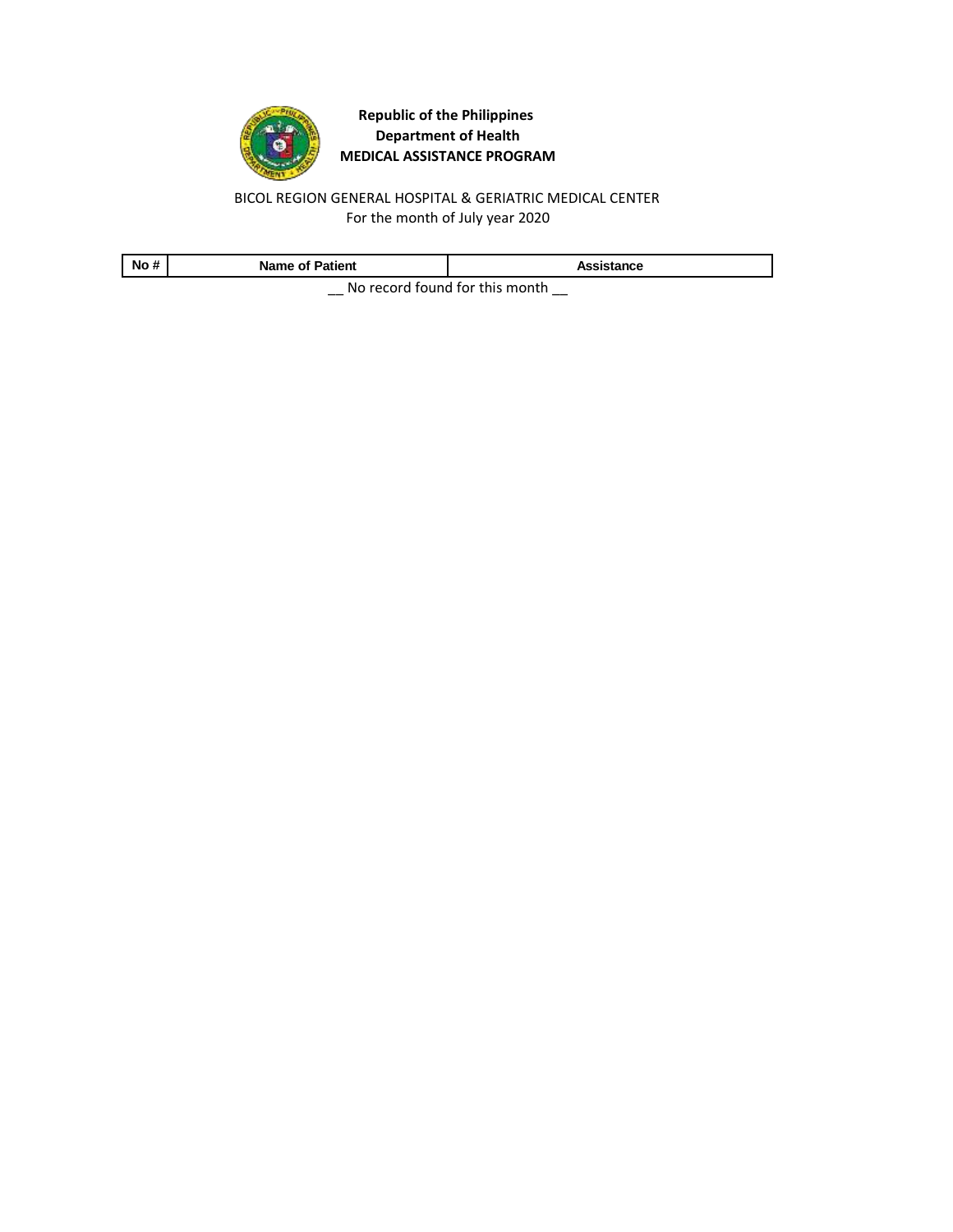

BICOL REGION GENERAL HOSPITAL & GERIATRIC MEDICAL CENTER For the month of August year 2020

| No # | <b>Name of Patient</b> | Assistance                     |
|------|------------------------|--------------------------------|
|      |                        | No record found for this month |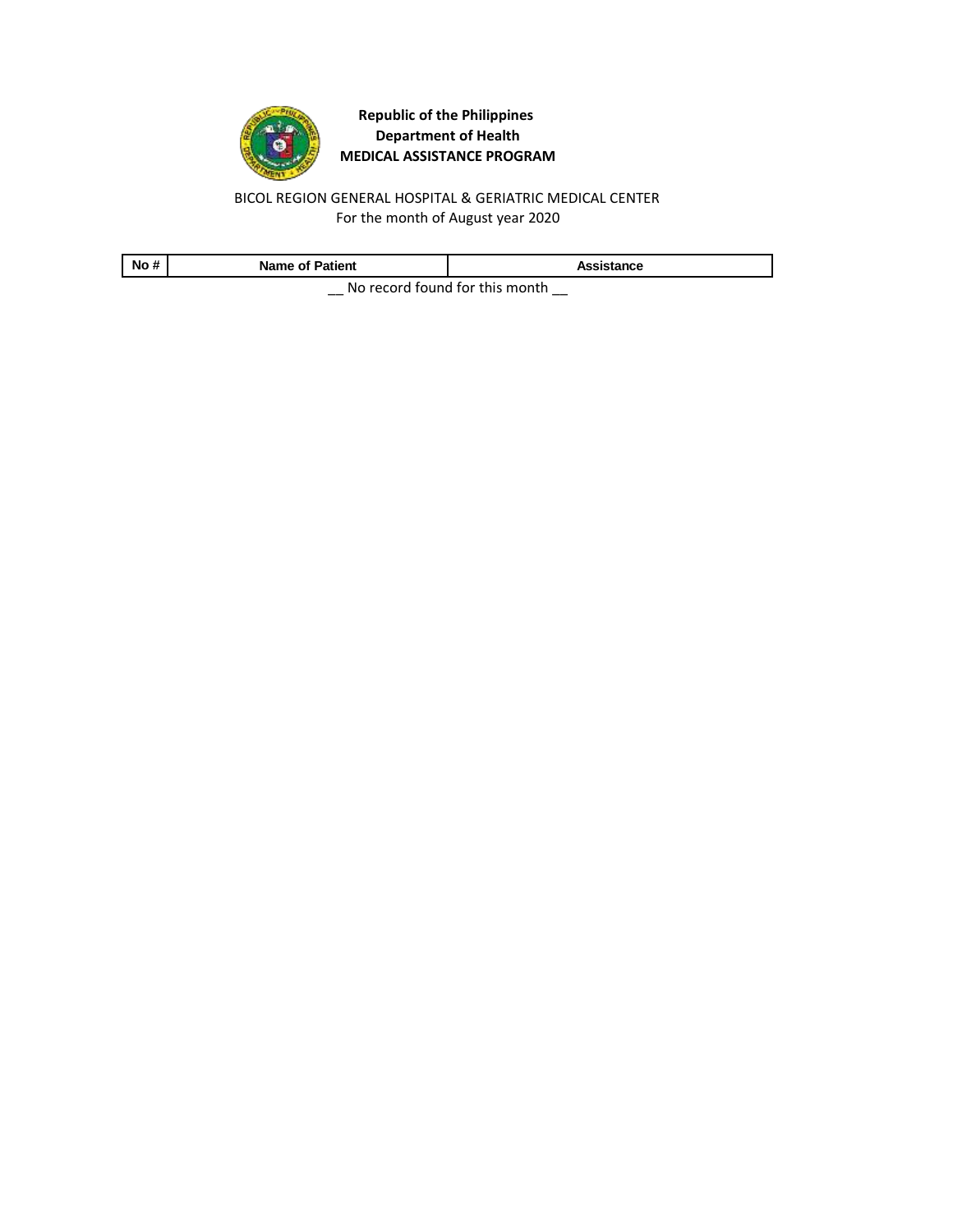

BICOL REGION GENERAL HOSPITAL & GERIATRIC MEDICAL CENTER For the month of September year 2020

| No # | <b>Name of Patient</b> | Assistance                     |
|------|------------------------|--------------------------------|
|      |                        | No record found for this month |